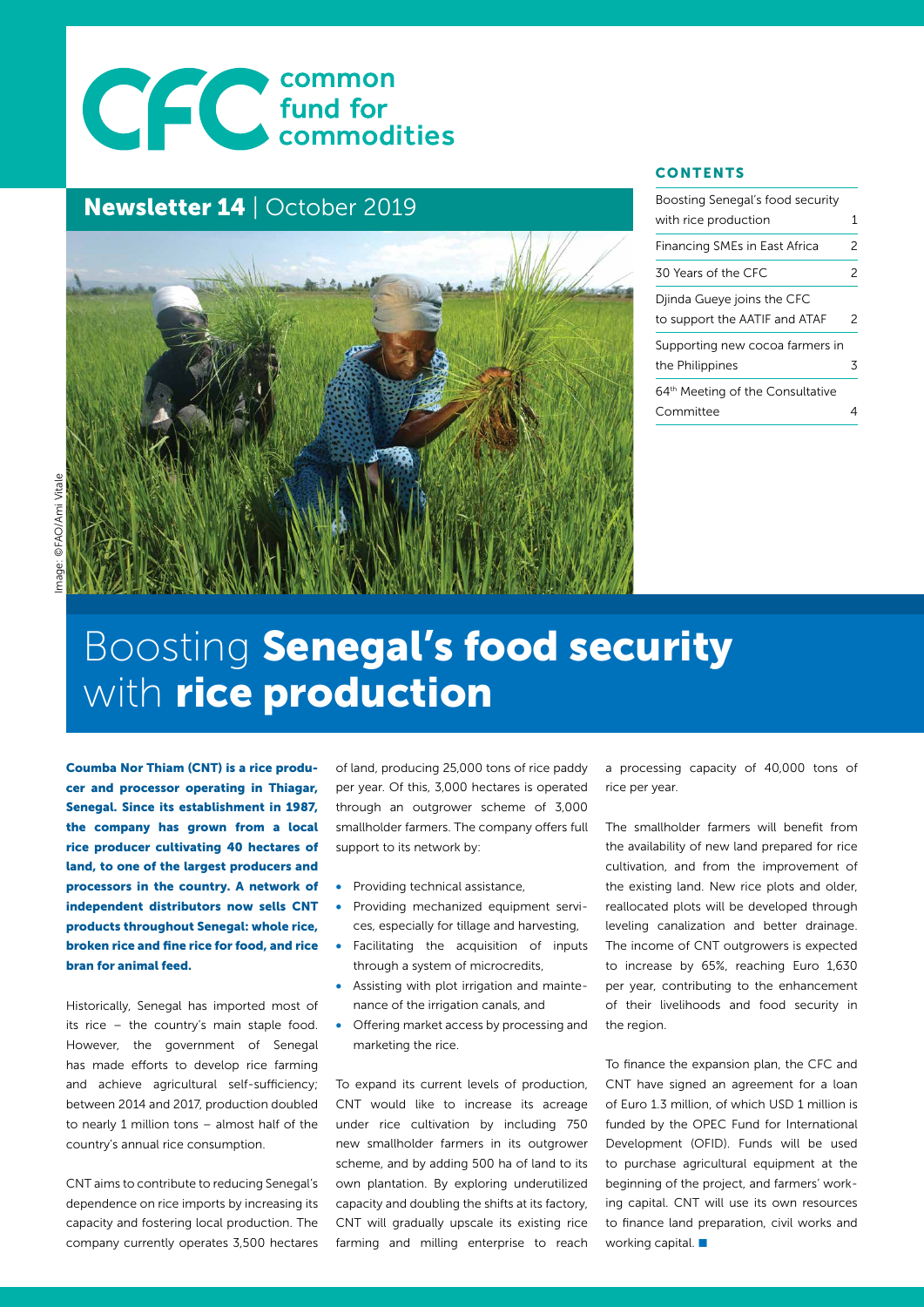CFC fund for<br>commodities

### Financing SMEs in East Africa

Access to working capital is a severe constraint to the growth of small and medium enterprises (SMEs) in Africa. They routinely face delays in payment for delivered goods, both in domestic and international supply chains. SMEs can struggle to find sources of financing, and banks often impose very restrictive conditions at the cost of business development. This issue is particularly pertinent to SMEs operating in the agricultural sector, hindering their competitiveness and ability to grow.

FACTS East Africa BV is a factoring company operating in Kenya, Uganda and Tanzania through local subsidiaries that offer muchneeded financial services to SMEs. Equipped with an innovative technological platform, FACTS provides short-term working capital solutions by using the SMEs' receivables as collateral, overcoming some of the main obstacles faced at banks.

FACTS began operations in 2016 and has since grown significantly, reaching a portfolio of USD 3.5 million by mid-2019. Focusing on the Food & Agriculture sector, the company has

provided financial access to some 40 SMEs, enabling them to grow, create jobs, and build a more diversified economy in the region.

The CFC supported the activities of FACTS with a credit line of USD 1.2 million, to be disbursed in tranches according to the borrower's needs. CFC disbursed the first tranche in March 2019 $\blacksquare$ 



# 30 Years of the CFC

In September 2019, the CFC reached a major milestone: it has been operating for 30 years. To celebrate, the CFC will host an event on 3 December 2019, coinciding with the 31<sup>st</sup> Meeting of the Governing Council. It will be a great opportunity to review the CFC's accomplishments and to look towards the future way forward.

Despite growing awareness of impact investing (the CFC's main instrument), it has yet to prove effective in solving the fundamental issues facing commodity-dependent developing countries. Our 30<sup>th</sup> anniversary event will examine what additional strategies and instruments the CFC needs to develop for its future work.

Key stakeholders of the CFC will contribute to the event, including governments, international organizations, private sector companies operating in commodity value chains, nonprofit development organizations, impact investors, academics, and development think tanks. The program for the event and its practical arrangements will be made available via the CFC's usual communication channels.



### **Djinda Gueye** joins the CFC to support the AATIF and ATAF

Djinda Gueye recently joined the CFC to support the management of the Africa Agriculture and Trade Investment Fund (AATIF) and the Agroforestry Technical Assistance Facility (ATAF).

Djinda comes from Senegal and holds a master's degree in International Development Studies from the University of Amsterdam, specializing in environmental governance. She conducted field research in Ethiopia to evaluate the inclusion of rural women in a climate change mitigation and adaptation project. The findings were presented in her master's thesis, which made a claim for gender-sensitive programming in the context of addressing environmental issues to ensure sustainable impact.

Most recently, Djinda worked as a Project Officer at Free Press Unlimited, a media development NGO. She was involved in the implementation of projects promoting access to independent media and information in fragile states across Africa and Central America. Through this experience, she gained strong project management skills and an indepth knowledge of these regions, which will be a valuable contribution to the technical assistance management capacity of the CFC.

Djinda spent most of her life in Senegal and different countries throughout Western

Africa. She has been living in the Netherlands for a few years, and prior to that spent time in the U.S. Thanks to her international background, she is highly familiar with the context in which the technical assistance projects are implemented. In addition to her mother tongue, French, Djinda also speaks fluent English and Spanish.

In her free time, Djinda enjoys going to modern and African art exhibitions, kickboxing, and attending talks or events about contemporary social issues.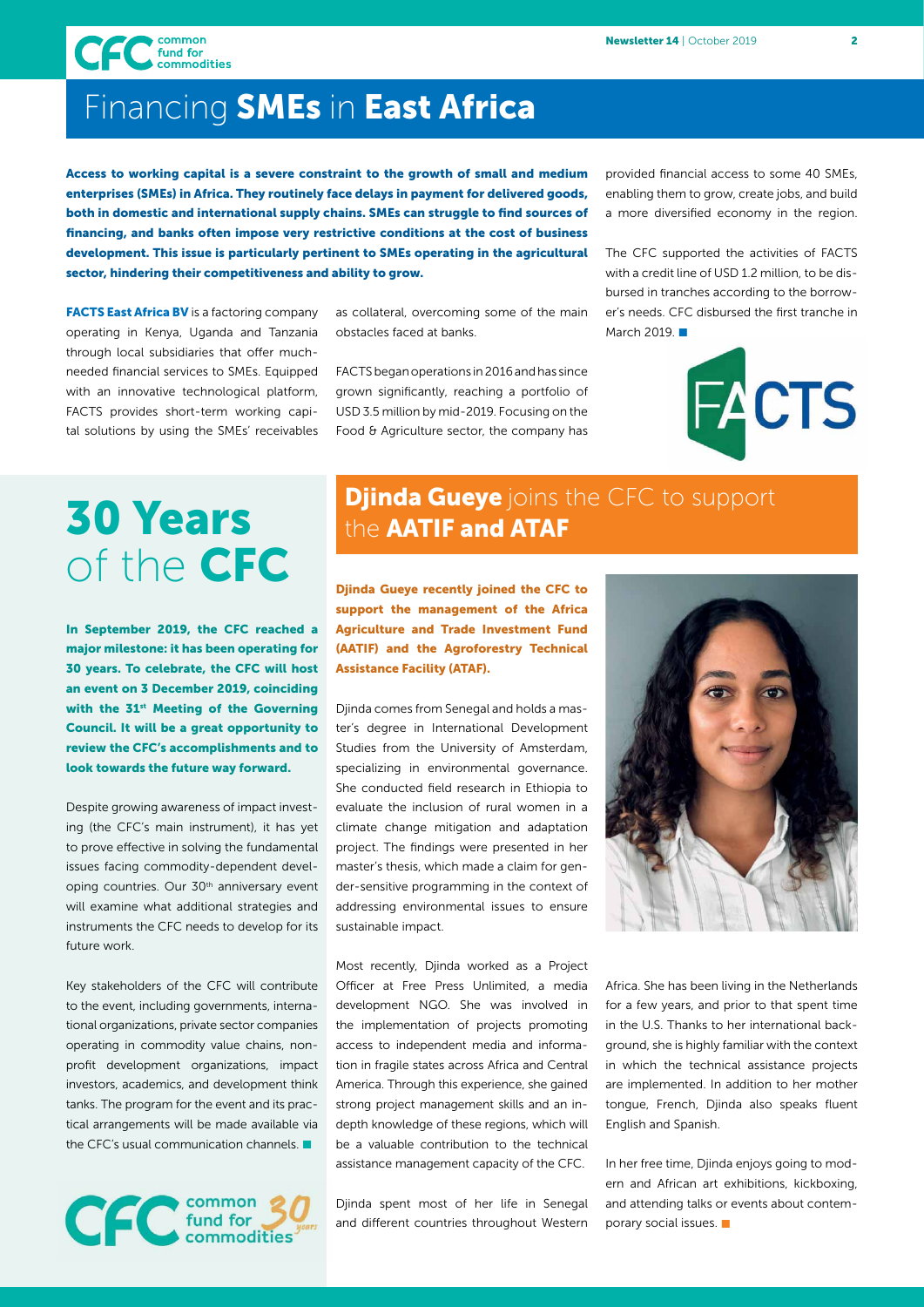

### Supporting new cocoa farmers in the Philippines

Established in 2010, Kennemer Foods International Inc. specializes in growing, sourcing and trading high-quality cocoa beans. Kennemer is the largest trader of cocoa beans in the Philippines and has prominent commercial relationships within the chocolate industry, such as with Mars Inc.

Kennemer primarily sources cocoa from smallholder farmers. In the early days of Kennemer's operations, cocoa farming was characterized by old trees, inadequate technical expertise, lack of affordable financing, and limited market access. As a result, farmers were not planting new trees, hindering the long-term supply of quality cocoa.

Kennemer understood the challenges facing farmers, and established new initiatives to support the complete agricultural value chain. From providing planting material and technical assistance, to buy-back and price guarantee agreements, Kennemer's measures helped to increase the volume and quality of the cocoa produced in the Philippine island of Mindanao.

However, one issue persisted: access to finance. Kennemer therefore launched its own finance company in 2016: Agronomika Finance Corporation (AFC). AFC offers essential financial support to Kennemer farmers, who have access to a 6-year loan (with a 2-year disbursement period and a

4-year repayment period). Repayment starts with the first harvest from the new cocoa trees; a percentage of the farmer's revenue is deducted after each delivery to Kennemer.

The CFC supported the establishment of Agronomika with a USD 1.4 million loan, enabling increased cocoa production by Filipino farmers. In total, between 3,000 and 5,000 farmers are expected to benefit from the project, which estimates a fourfold income increase per farmer.

Some of the farmers involved are about to have their first harvest. The CFC spoke with two of Agronomika's clients to better understand how the project impacts their lives.



#### • Nelda Albofera, 59

- Married with three children
- 5 ha farm in Malita, Davao Occidental, Mindanao, **Philippines**

#### What was your occupation before working with Agronomika?

I was already a farmer, mainly growing bananas and coconuts. My husband also was a farmer. After joining the program from Kennemer and Agronomika, we decided to focus 100% on our own plantation.

#### How has your experience with Kennemer and Agronomika been so far?

The entire process was very smooth. I attended a seminar held by Kennemer explaining the program and one and half months later I was ready to start my cocoa plantation. Since then, I've been receiving strong support on how to cultivate the cocoa, and monitoring visits from Kennemer, assuring me the trees are growing well.

#### How has this program impacted your life?

I wouldn't be able to establish my cocoa farm without AFC support. Since it has been only 2 years since I started cultivating the cocoa, there is no income yet, but I am really optimistic that my income level will increase soon with the first harvest.

#### What are your plans for the future?

I want to expand my cocoa farm by two hectares next year. I also want to add a new variety of bananas to my crop portfolio. Given my great experience with Kennemer and AFC, I have encouraged my sister-in-law to go into cocoa farming as well, and to join Kennemer as a farmer.

- Vioscora Saplaguio, 51 • Lives with partner and
- daughter
- 2 ha farm in Malita, Davao Occidental, Mindanao, Philippines



#### What was your occupation before working with Agronomika?

I grew up on my farm, so I have always been a farmer. I used to grow bananas, coconuts, mangoes, and peanuts. However, after I joined the program from AFC, I stopped cultivating peanuts.

#### How has your experience with Kennemer and Agronomika been so far?

It has been very nice. The application process was easy and straightforward, taking less than two months to be completed. I truly appreciate the materials and financing provided by Kennemer and Agronomika. The training and monitoring offered are extremely useful, especially because cocoa is a new crop for me.

#### How has this program impacted your life?

I wouldn't have access to this kind of loan elsewhere. Also, having Kennemer as a buyer from the production is a great assurance. I am confident that producing cocoa will result in additional income for me and for my family.

#### What are your plans for the future?

I want to expand my operations to four hectares by next year with the help of Agronomika and Kennemer. With the additional income I would also like to explore the possibility of growing other crops. ■